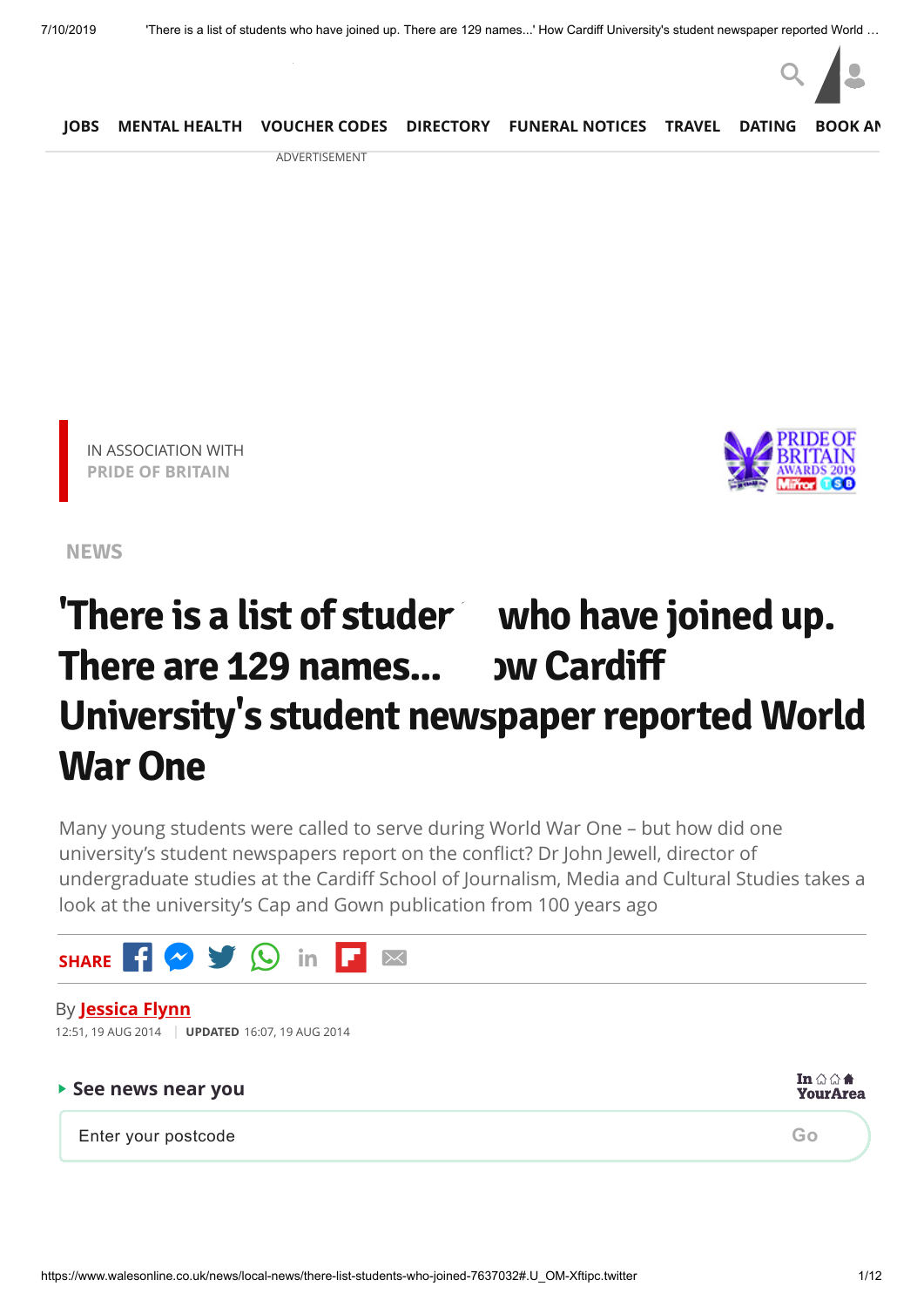

**Dr. John Jewell of Cardiff University looks back** *the University's student newspaper during the* **time of the Great War.**

#### **Get the biggest Daily stories by email**

Enter your email **Enter your email** 

See our [privacy notice](https://www.walesonline.co.uk/privacy-policy/)

[More newsletters](https://communicatoremail.com/IN/DCF/A8H9jAkG3nMZsLXGF91M1D/)

Gair Rhydd (Free Word) is the newspaper of Cardiff University's students with a potential audience of nearly 29,000 readers all expecting to read a paper which can cover local and international news, provide incisive commentary on a range of social and political issues and cater for the lighter side of college life.

It was partly the success of Gair Rhydd and the realities of life as a modern student, which made me consider – as we approach the centenary of the beginning of World War One – how the Cardiff student of 100 years ago communicated and dealt with the life changing events which began in 1914.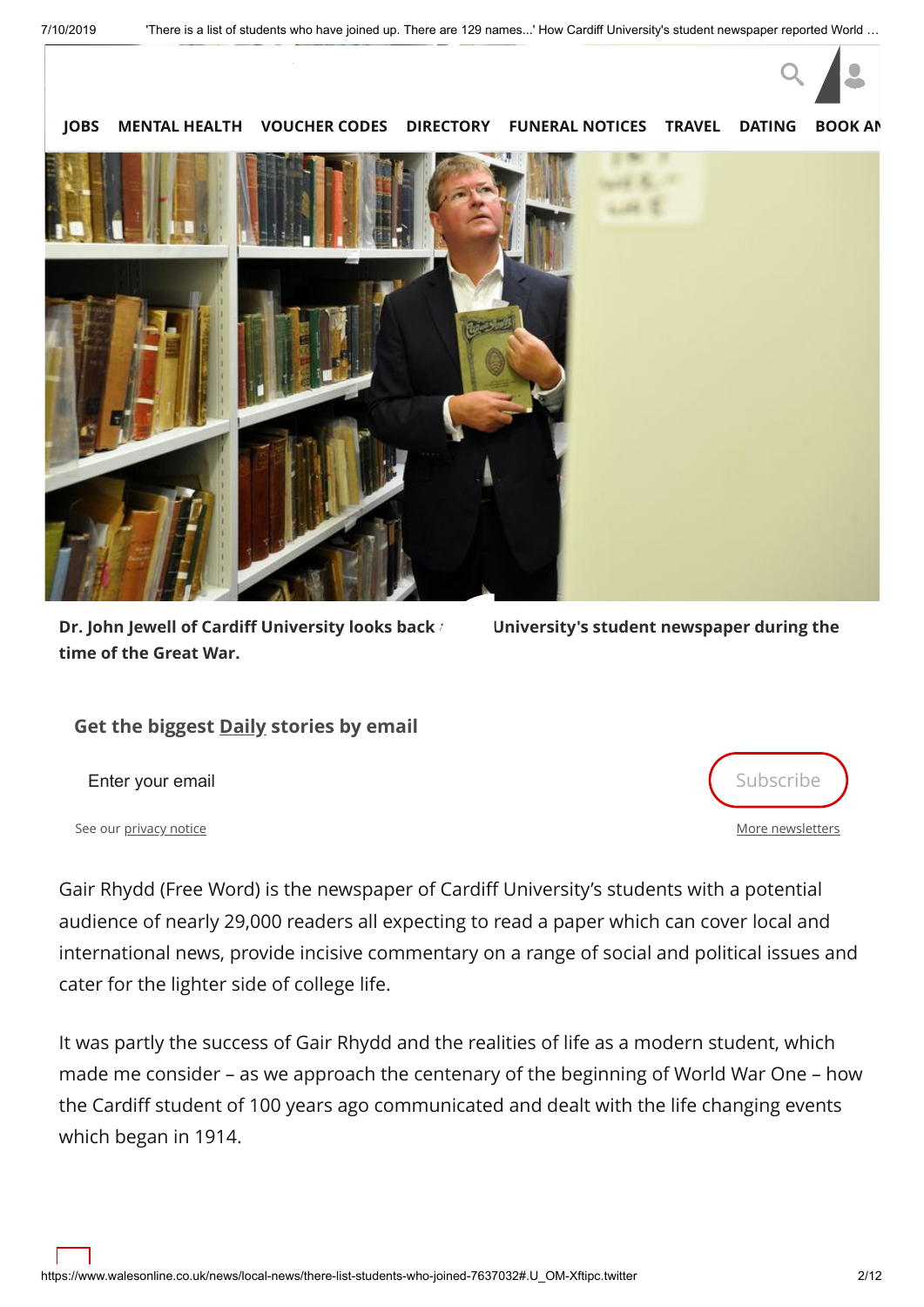For scholars of a century ago it was Cap and Gown - the magazine of the university college of South Wales and Monmouthshire (as Cardiff University was then known) – that kept them informed.

The first edition I saw was from May 1914 some three months before the outbreak of war. And, apart from a brief mention of the lack of an officer training corps in Cardiff, there is no mention of the prospect of encroaching war.

Indeed, there is, to my eyes, at least, an air of whimsy and celebration about the whole edition which makes the knowledge of what is to come even more affecting.

The editorial could have been written yesterday: "Everyone who has taken even the smallest interest in the life of the college cannot but look back on his or her sojourn here as one of the happiest periods of life and it is natural to suppose that everyone will want to keep in touch with the institution that has afforded  $s$  appiness."

And it's this contemporary tone which most  $\mathbf{r}$ ,  $\mathbf{r}$  consider these lines from the poem Behold I Am Not One Who Goes to Lectures:

I am not one who greatly cares for experience, soap...or a graduated income tax.

The coercion of Ulster, Lloyd George, Mexico...or College conversaziones

For none of these do I care...

Myself only do I sing

Me, envied, popular, tremendous, colossal, titanic, stupendous

Ego! Moi-Meme! ME.

Elsewhere, there are essays on nature and art, a genuinely funny article on the quality of student "digs", letters on suggested examination reform and a jokes, which, with a little modernising, could grace the union bars of today:

 $Q \parallel$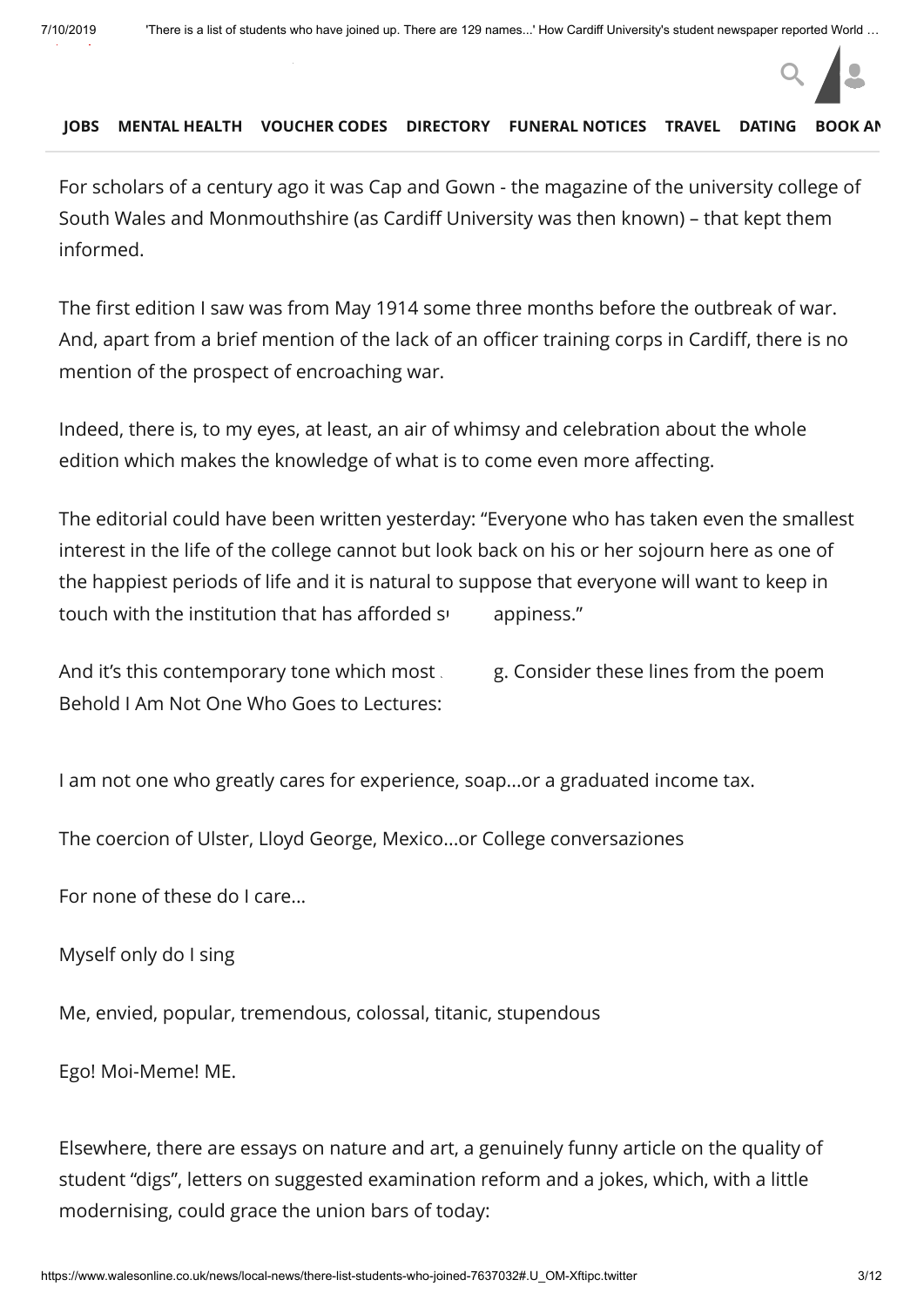Student: I am very sorry, sir, that I could not get back on the 14th but

Prof: So you had two more days of grace did you?

Student: Well, sir, not exactly two more days of Grace; her name was Phyllis.

I was genuinely surprised by the lack of reference to rising tensions in Europe and the fact that the issues which concerned, or didn't bother, the student body of a 100 years ago are replicated so similarly today.

How would things change by the next issue of December 1914, the war being underway for four months?

War is present from the beginning now as the readers are told of students who have "cast aside the academic robe for a time and put or uniform of the British soldier".

There is a list of students past and present  $w = v$ e joined up.

There are 129 names.

This is December and war broke out in August.

If this tone is reverential or matter of fact I was not prepared for what came next.

It's a "War Guyde" parody written by someone who has "unrivalled military experience, having been the owner of a pair of military hairbrushes for many years".

The tone of the guide is mocking and satirical.

Not for this student the deferential attitude to war poetry that shapes our attitudes to World War One nowadays: we are told that "no fewer than 17, 643, 279 war poems have appeared in newspapers and periodical since the war commenced".

Newspapers are the subject of much derision – "possibly more terrible than the war are its results: among them, the newspaper accounts. The newspapers hash up the same news day

 $Q \parallel$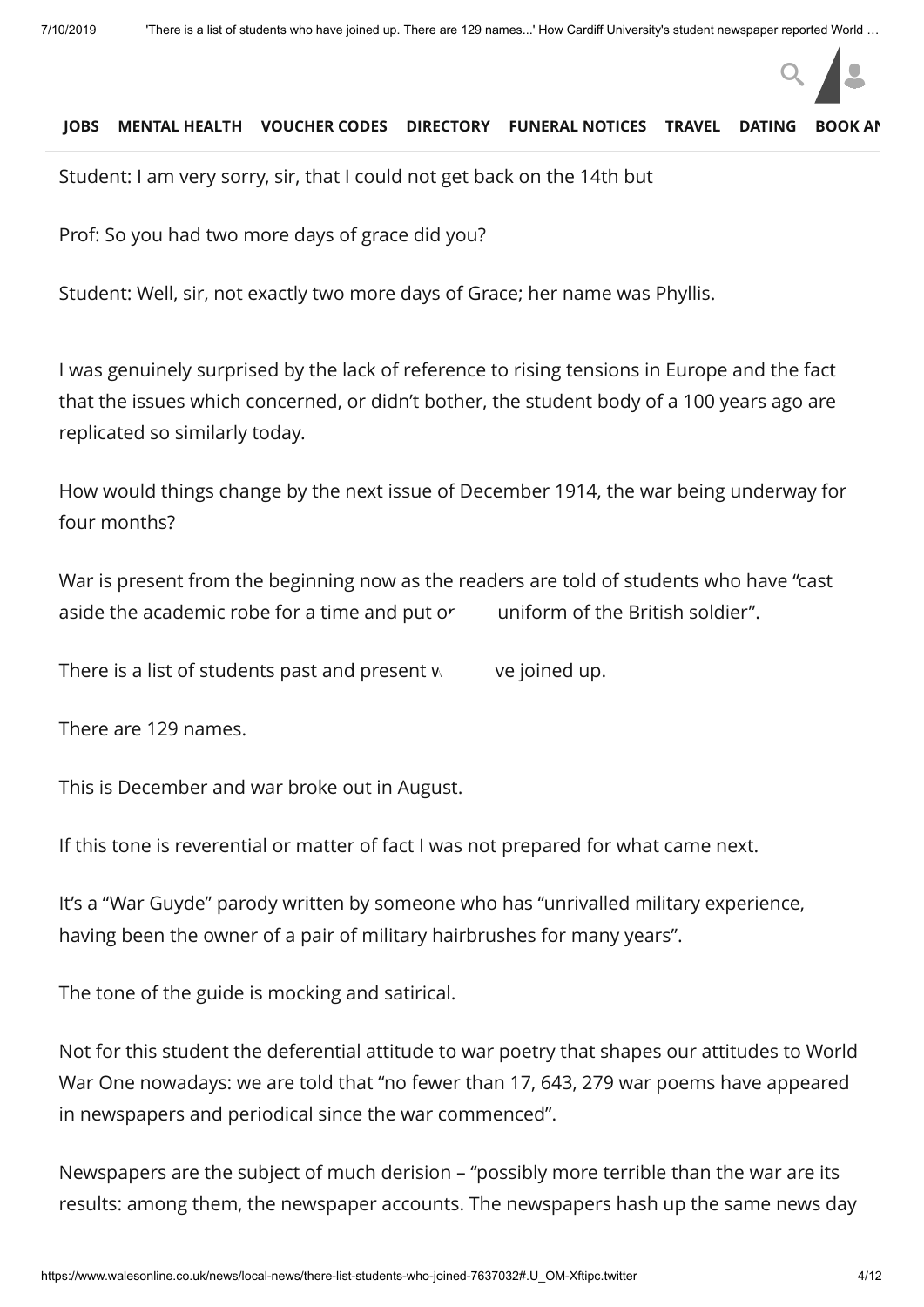Amidst all this is a pithy epistle to the "freshers" from a seasoned undergrad - the message of which seems to predate the summer of love and the hippy '60s by some 50 years. **[JOBS](https://www.fish4.co.uk/jobs/wales/?utm_source=tm-walesonline&utm_medium=referral&utm_campaign=navlink) [MENTAL HEALTH](https://timewith.co.uk/blog?utm_source=wales_online&utm_medium=nav_bar) [VOUCHER CODES](https://discountcode.mirror.co.uk/) [DIRECTORY](https://www.inyourarea.co.uk/localservices?branding=walesonline) [FUNERAL NOTICES](https://www.funeral-notices.co.uk/wales) [TRAVEL](https://www.walesonline.co.uk/special-features/holiday-deals-walesonline-travel-beach-14554645) [DATING](http://dating.walesonline.co.uk/) [BOOK AN](http://www.bookanad.com/regions/wales/)**

aft[er day and you decide th](https://www.walesonline.co.uk/)at to give up taking any until  $\alpha$ 

The thrust of the advice can be adequately summed up thus: "Be ye not troubled, take things as they come. Above all things, be cool."

Of final poignancy is an article by a member of the University's and Public Schools brigade.

Whilst not yet fully one of the "tommies" the correspondent writes of the "thrilling military atmosphere" at his billets.

ADVERTISEMENT

There is an air of melancholy about the idyllic life described, though, and acceptance that their fate is out of the hands of these young men.

I was moved by the simple prophecy of these lines: "For our subsequent fortunes we must politely refer you to the newspapers, perhaps the casualty lists in particular."

It was not even 1915.



**Follow @WalesOnline**

**Subscribe to our Daily newsletter** [Privacy notice](https://www.walesonline.co.uk/privacy-policy/) **Enter email Enter email** 

 $Q \parallel$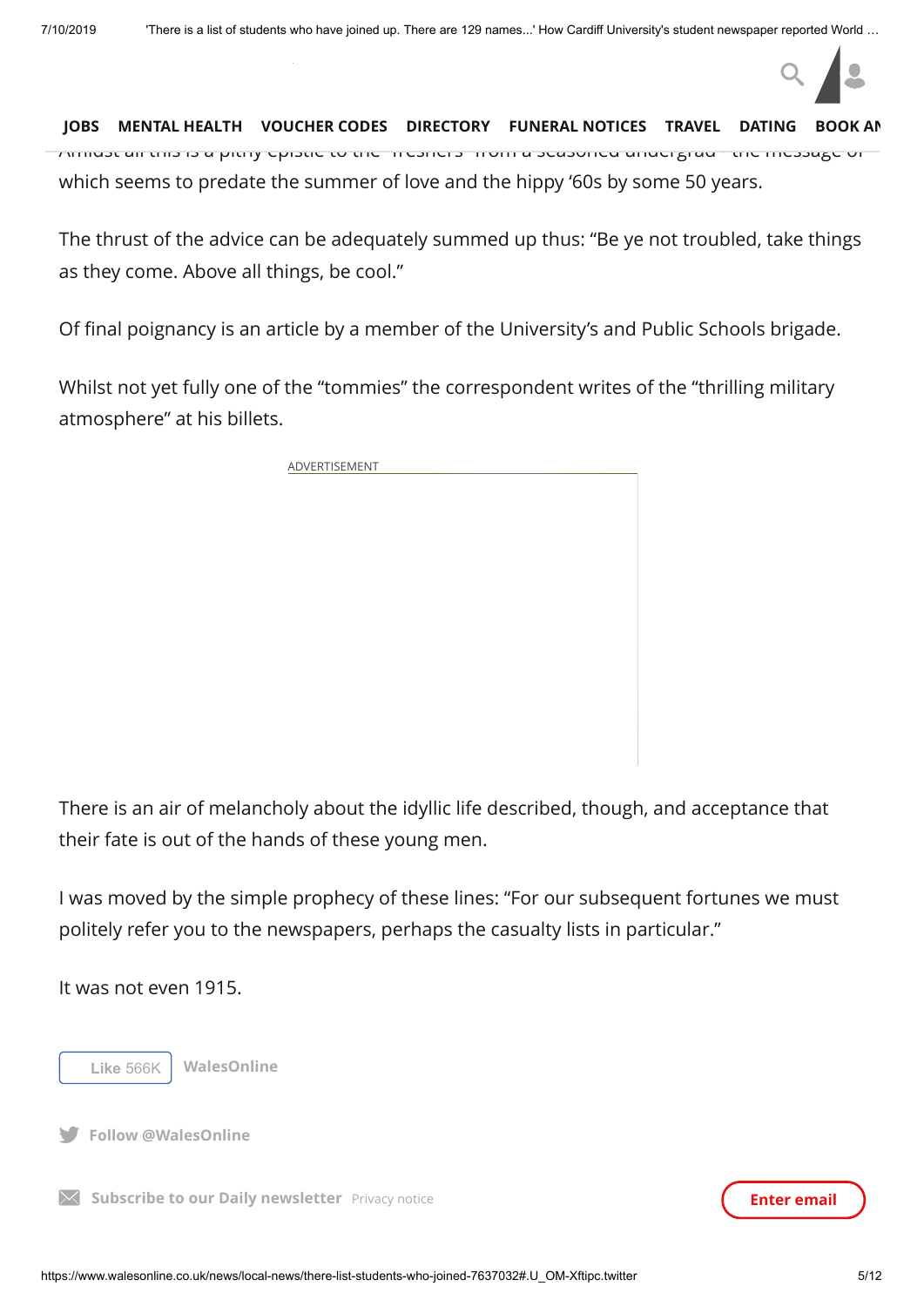

#### **[BMW CEO to quit job after carmaker loses an early lead in electrics](https://timesofgb.com/bmw-ceo-to-quit-after-carmaker-loses-an-early-lead-in-electrics/finance/?utm_source=taboola&utm_medium=referral&site=tmg-walesonline&siteid=1039315)**

**TIMESOFGB** [SPONSORED](https://popup.taboola.com/en/?template=colorbox&utm_source=tmg-walesonline&utm_medium=referral&utm_content=thumbnails-feed:Below%20Article%20Thumbnails%20Responsive%20Feed%20|%20Card%201:)

[Sponsored Links](https://popup.taboola.com/en/?template=colorbox&utm_source=tmg-walesonline&utm_medium=referral&utm_content=thumbnails-feed-a:Below%20Article%20Thumbnails%20Responsive%20Feed%20|%20Card%202:)

#### **[Halifax To Refund £40 Billion \(Find Your Name on This List\)](http://adtopia.club/native/track.php?acid=148&acsrc=1&acacnt=TABOOLA1A&cid=2449399&crvid=250341780&pubid=tmg-walesonline&ts=2019-07-10+13%3A37%3A15&title=Halifax+To+Refund+%C2%A340+Billion+%28Find+Your+Name+on+This+List%29&platform=Desktop&click_id=CjAyN2ViZThiNy04YmY0LTRiNmQtOGY5Ni1hYjBjY2QyYThmN2QtdHVjdDM5ZTI1MWYSCmltc2xhYnMtc2M&utm_source=taboola&utm_medium=referral)**

**FINANCIAL GURU**

## **[Join The Rush to Get 50p Per Day Funeral Plans And Peace of Mind for Your](https://magnetise.io/click?ad=1472&site=463&layoutType=in_banner&layout=2984&action=1636&_msai=tmg-walesonline&_msd=2019-07-10+13%3A37%3A15&utm_content=238177566) Family**

**BRIGHT LIGHT COVER**

#### **[UK Residents Are Rushing To Get £14.64 Per Month Private Medical Insurance](https://magnetise.io/click?ad=1481&site=463&layoutType=in_banner&layout=3051&action=1697&_msai=tmg-walesonline&_msd=CjAyN2ViZThiNy04YmY0LTRiNmQtOGY5Ni1hYjBjY2QyYThmN2QtdHVjdDM5ZTI1MWYSHm1hZ25ldGlzZW1lZGlhLWhlYWx0aHdpbmRvdy1zYw&utm_content=177823237)**

**HEALTH WINDOW - PMI** [SPONSORED](https://popup.taboola.com/en/?template=colorbox&utm_source=tmg-walesonline&utm_medium=referral&utm_content=thumbnails-feed:Below%20Article%20Thumbnails%20Responsive%20Feed%20|%20Card%203:)

[Sponsored Links](https://popup.taboola.com/en/?template=colorbox&utm_source=tmg-walesonline&utm_medium=referral&utm_content=thumbnails-feed-a:Below%20Article%20Thumbnails%20Responsive%20Feed%20|%20Card%204:)

#### **[Try Not to Drool Over These New Small SUVs](http://m.tracktechs.net/b8f61032-5f99-424b-95bb-ee0816109be4?subid1=tmg-walesonline&subid2=2331564&subid3=234286416&cid=CjAyN2ViZThiNy04YmY0LTRiNmQtOGY5Ni1hYjBjY2QyYThmN2QtdHVjdDM5ZTI1MWYSGWNhdGFseXN0YWR2ZXJ0aXNpbmctdWstc2M)**

**SUV | SEARCH ADS**

### **[Pensioners in Cardiff Snap Up Brilliant New Hearing Aid](http://comparehearingaids.org/news/?code=NATO&utm_source=Taboola&utm_medium=Native&utm_campaign=Taboola&utm_term=tmg-walesonline)**

**COMPARE HEARING AIDS**

#### **RECOMMENDED**

**[The moment of madness that's led to calls for long ban for England star](https://www.walesonline.co.uk/sport/rugby/alfie-barbeary-tackle-moment-madness-16380898?int_source=taboola&int_medium=display&int_campaign=organic) WALES ONLINE**

### **['Scuffle' to stop alleged attempted motorbike theft captured on camera](https://www.walesonline.co.uk/news/local-news/scuffle-stop-alleged-attempted-motorbike-14861591?int_source=taboola&int_medium=display&int_campaign=organic) WALES ONLINE**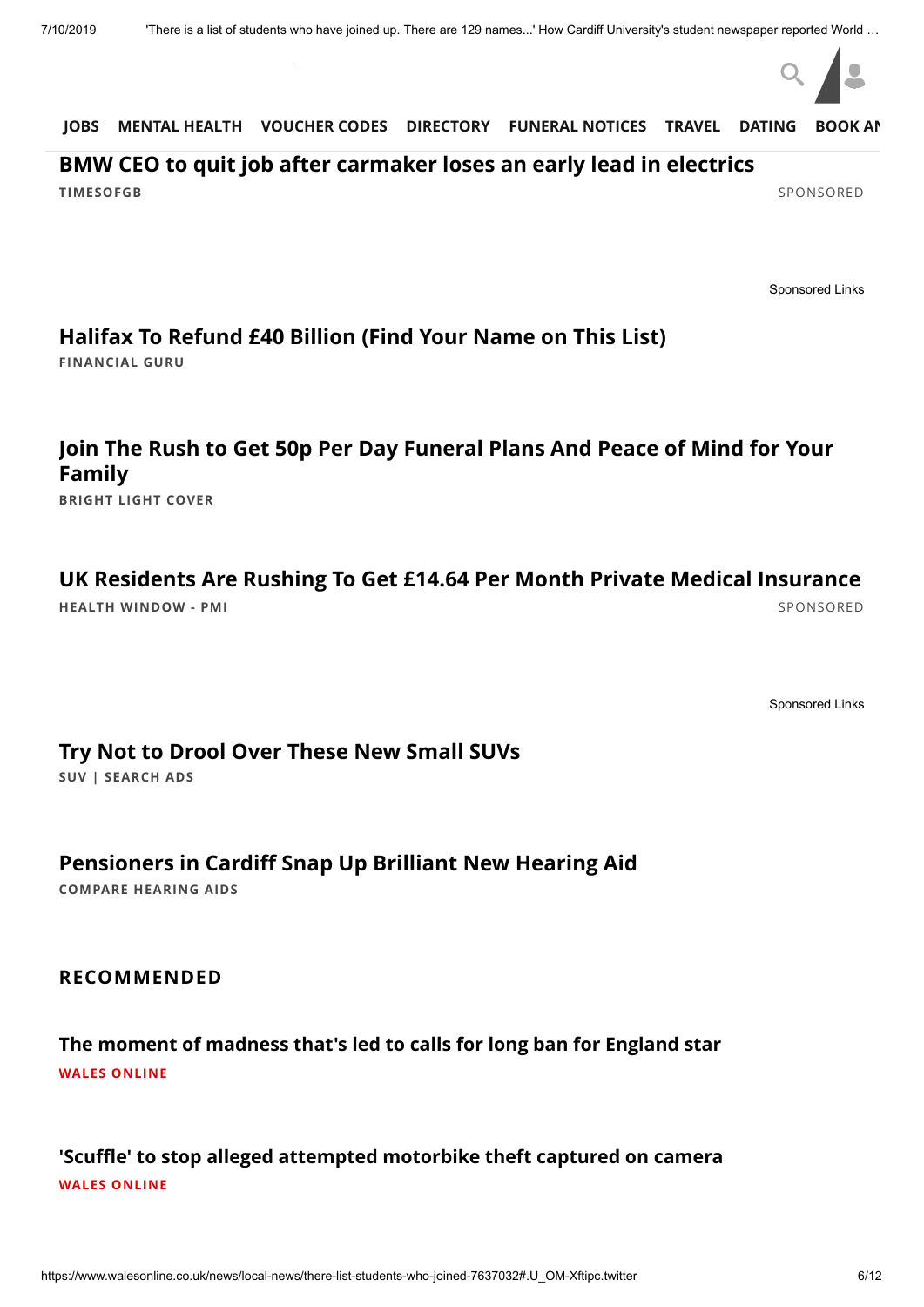

**DESERT ORDER [Play this Game for 1 Minute and see why everyone is addicted](https://www.desertorder.com/?r=tabdo1ena89&utm_source=taboola&utm_medium=referral)**

**[30 Abandoned Stadiums That Once Made Sports History](https://www.tiebreaker.com/abandoned-stadiums-that-will-haunt-your-tepid-soul/?utm_source=talas&utm_campaign=A_TS_TB_UK_D_AbandonedStadiums_v1_3005-30+Abandoned+Stadiums+That+Once+Made+Sports+History-https%3A%2F%2Fstorage.googleapis.com%2Fcaw-uploads%2F1d95f14ec4ba82e9a1c9648f233ef812.jpg&utm_term=tmg-walesonline&utm_medium=A_TS_TB_UK_D_AbandonedStadiums_v1_3005&utm_content=newnext)**

**TIEBREAKER** [SPONSORED](https://popup.taboola.com/en/?template=colorbox&utm_source=tmg-walesonline&utm_medium=referral&utm_content=thumbnails-feed:Below%20Article%20Thumbnails%20Responsive%20Feed%20|%20Card%208:)

**RECOMMENDED**

**[An entire Welsh village is up for sale for the price of a London flat](https://www.walesonline.co.uk/lifestyle/welsh-homes/entire-welsh-village-up-sale-14864154?int_source=taboola&int_medium=display&int_campaign=organic) WALES ONLINE**

**[Teacher suspended suspended after leaving pupils to drink alcohol](https://www.walesonline.co.uk/news/wales-news/popular-primary-school-teacher-suspended-14867309?int_source=taboola&int_medium=display&int_campaign=organic) WALES ONLINE**

[Sponsored Links](https://popup.taboola.com/en/?template=colorbox&utm_source=tmg-walesonline&utm_medium=referral&utm_content=thumbnails-feed-a:Below%20Article%20Thumbnails%20Responsive%20Feed%20|%20Card%2010:)

**CAR NOVELS [After Her Weight Loss, Celine Dion Confirm What we Knew All along](http://rfvtgb.carnovels.com/worldwide/celine-dion?utm_medium=taboola&utm_source=taboola&utm_campaign=ta-cn-celine-dion-des-uk-04069d&utm_term=tmg-walesonline)**

**FINANCIAL GURU [Barclays to Issue £2,767 Per Person, But You Must Act Fast](http://adtopia.club/native/track.php?acid=56&acsrc=1&acacnt=TABOOLA1TCG&cid=2444448&crvid=250004537&pubid=tmg-walesonline&ts=2019-07-10+13%3A37%3A15&title=Barclays+to+Issue+%C2%A32%2C767+Per+Person%2C+But+You+Must+Act+Fast&platform=Desktop&click_id=CjAyN2ViZThiNy04YmY0LTRiNmQtOGY5Ni1hYjBjY2QyYThmN2QtdHVjdDM5ZTI1MWYSE2ltc2xhYnMtcXVpY2twcGktc2M&utm_source=taboola&utm_medium=referral)**

# **[A Paris Canal Was Drained After 200 Years. These Photos Show What They…](https://knowledgedish.com/you-wont-believe-what-was-found-after-this-200-year-old-canal-was-drained/?utm_source=taboola&utm_campaign=t1-dt-kdsh-canal-tb&utm_medium=tmg-walesonline&utm_content=https%3A%2F%2Fconsole.prezna.com%2Fget%2Fa3H-5820222166171243866.jpg&utm_term=A+Paris+Canal+Was+Drained+After+200+Years.+These+Photos+Show+What+They+Found&layout=gallery&lp=1)**

**KNOWLEDGEDISH** [SPONSORED](https://popup.taboola.com/en/?template=colorbox&utm_source=tmg-walesonline&utm_medium=referral&utm_content=thumbnails-feed:Below%20Article%20Thumbnails%20Responsive%20Feed%20|%20Card%2011:)

**[Gas & Electric Deals | Compare Providers & Pick The Best Plan For You](https://uk.offersland.net/best/gas-and-electricity?utm_source=taboola&utm_medium=referral&pbid=tmg-walesonline&3id=3471880&device=c)**

**GAS & ELECTRICITY | SEARCH ADS** [SPONSORED](https://popup.taboola.com/en/?template=colorbox&utm_source=tmg-walesonline&utm_medium=referral&utm_content=thumbnails-feed:Below%20Article%20Thumbnails%20Responsive%20Feed%20|%20Card%2012:)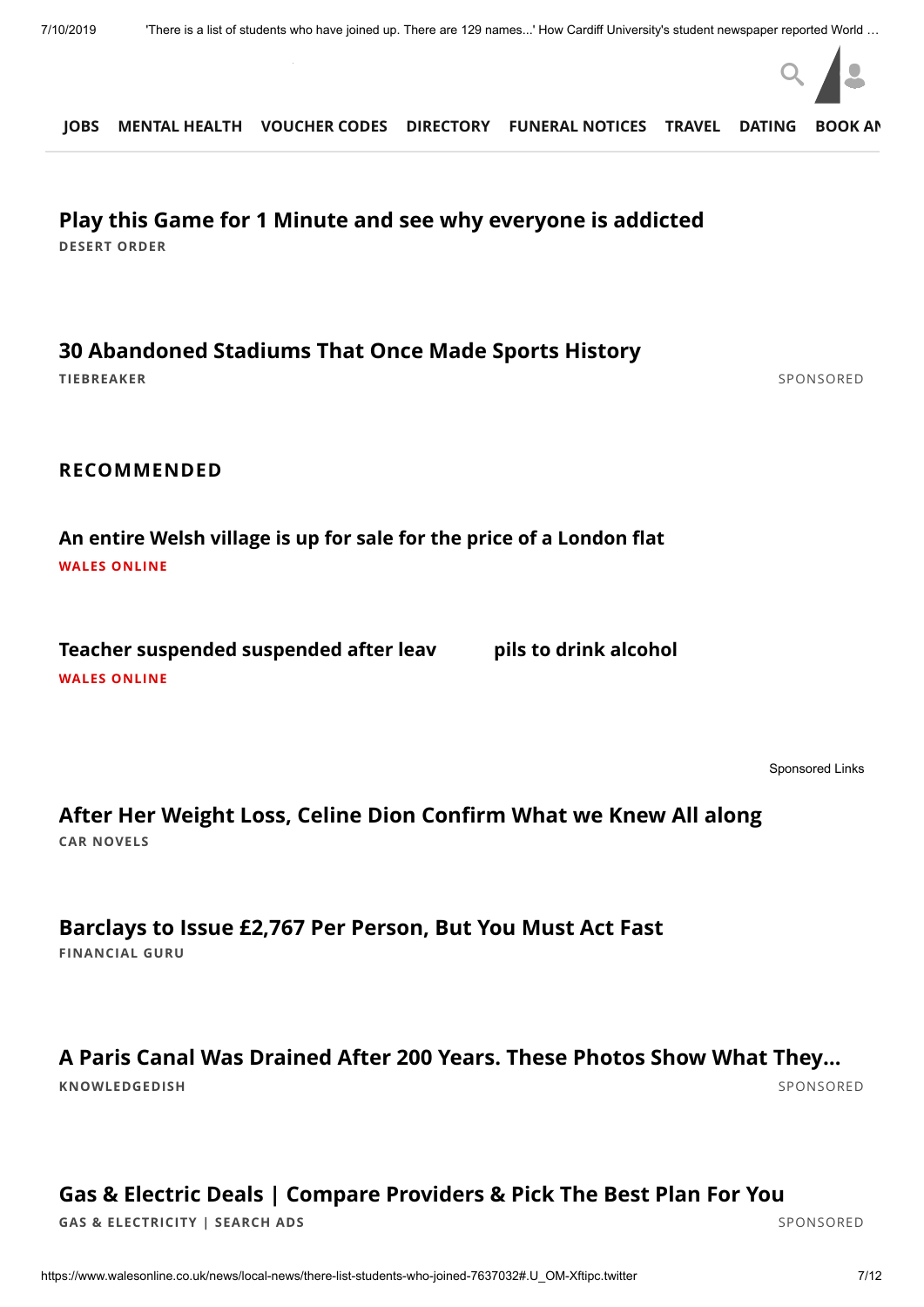

**NEWS ALL**

# **TOP [STORIES](https://www.walesonline.co.uk/)**

**[CARDIFF CITY FC](https://www.walesonline.co.uk/all-about/cardiff-city-fc)**

**[Two footballers refused entry into America because of](https://www.walesonline.co.uk/sport/football/football-news/two-cardiff-city-stars-refused-16561859) criminal records as summer tour plans suffer blow**

**[TENBY](https://www.walesonline.co.uk/all-about/tenby)**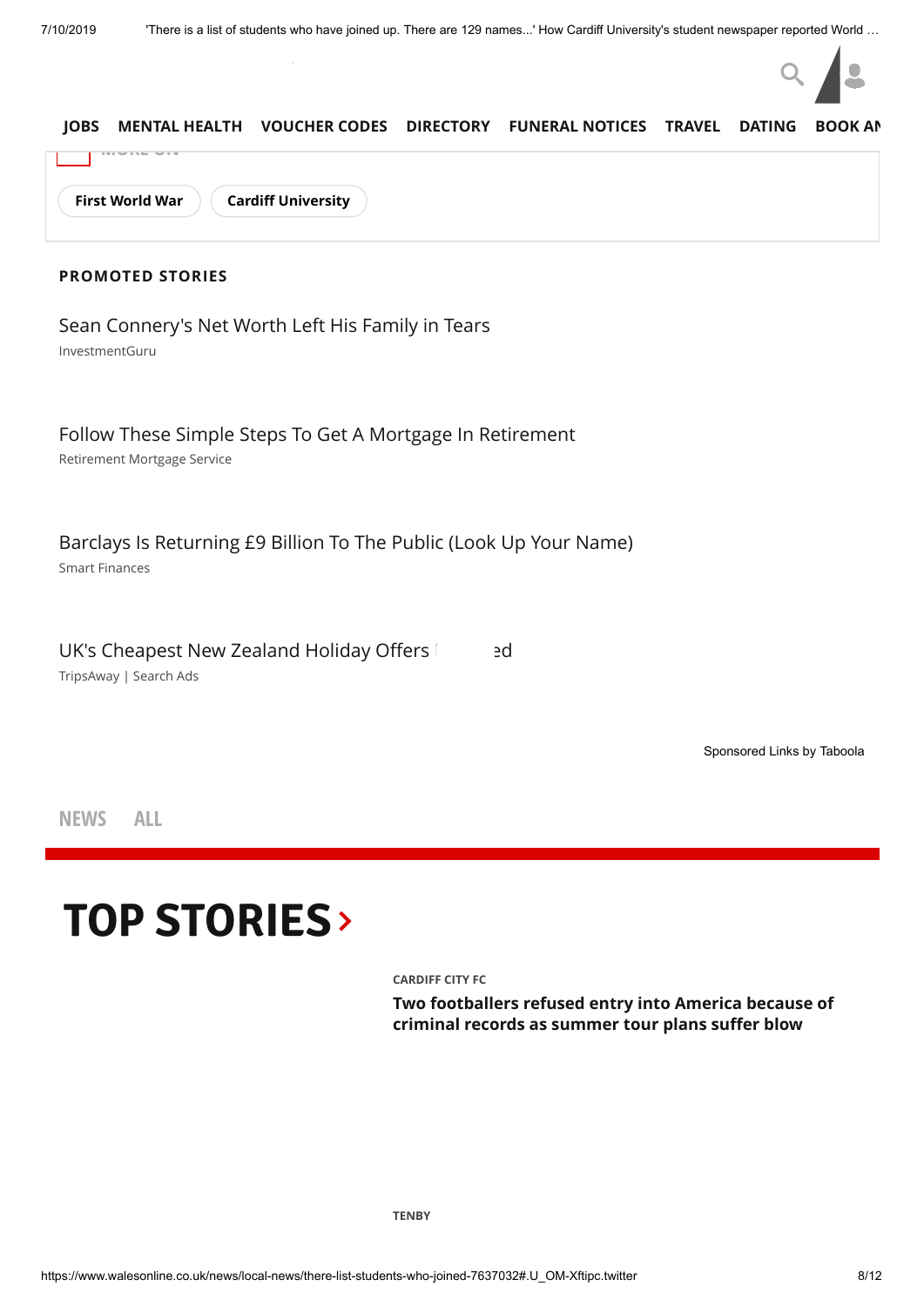

**[EMILIANO SALA](https://www.walesonline.co.uk/all-about/emiliano-sala)**

**[Pair in court accused of accessing CCTV of Cardiff City](https://www.walesonline.co.uk/sport/football/football-news/emiliano-sala-court-body-photos-16560832) footballer's post-mortem examination**

**[WALES NEWS](https://www.walesonline.co.uk/news/wales-news/)**

**[Video shows moment rescue mission arrives to save 23](https://www.walesonline.co.uk/news/wales-news/pembrokeshire-ramsay-island-coastguard-rescue-16561348) people from sinking boat**

 $\blacktriangleright$ 

**[POWYS COUNCIL](https://www.walesonline.co.uk/all-about/powys-council)**

**[The dream home that cost a man his marriage and his](https://www.walesonline.co.uk/news/wales-news/llandrindod-wells-kevin-mccloud-powys-16555005) sanity - but he's still prepared to go to jail for**

**[LOVE ISLAND](https://www.walesonline.co.uk/all-about/love-island)**

**[Head teacher sends parents letter saying eight-year-olds](https://www.walesonline.co.uk/news/education/head-teacher-sends-parents-letter-16559860) are trying to copy Love Island stars**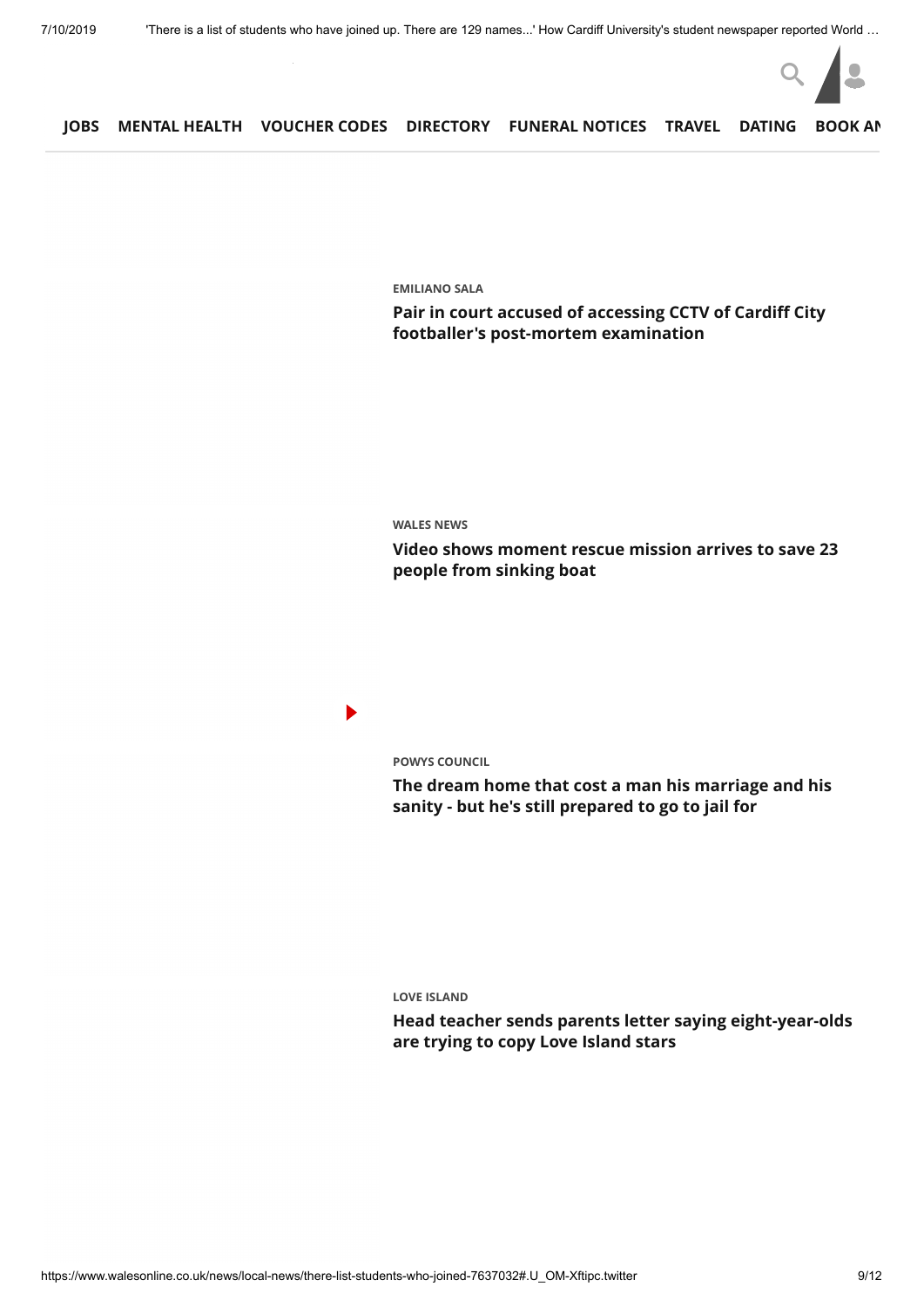

**[WALES RUGBY TEAM](https://www.walesonline.co.uk/all-about/wales-rugby-team)**

**[Emergency new rugby law introduced to change scrums](https://www.walesonline.co.uk/sport/rugby/rugby-news/emergency-new-rugby-law-introduced-16553781) with immediate effect**

#### **[COURTS](https://www.walesonline.co.uk/all-about/courts)**

**[Sex predator dragged women to the ground then covered](https://www.walesonline.co.uk/news/wales-news/joshua-jolly-sex-attacks-cardiff-16555928) their mouths in chilling early-hours attacks**

 $\blacktriangleright$ 

**WALES NEW.** 

**[Neil McEvoy withdraws his application to rejoin Plaid](https://www.walesonline.co.uk/news/wales-news/neil-mcevoy-plaid-cymru-cardiff-16562141) Cymru**

**[MAYHILL](https://www.walesonline.co.uk/all-about/mayhill) [Shop closed immediately after mouse infestation](https://www.walesonline.co.uk/news/wales-news/mouse-infestation-swansea-shop-closed-16558059)**

**[WALES SCHOOLS](https://www.walesonline.co.uk/all-about/wales-schools)**

**[Schools in Wales told to make uniforms cheaper and gender](https://www.walesonline.co.uk/news/education/schools-wales-uniform-logo-shorts-16558835) neutral**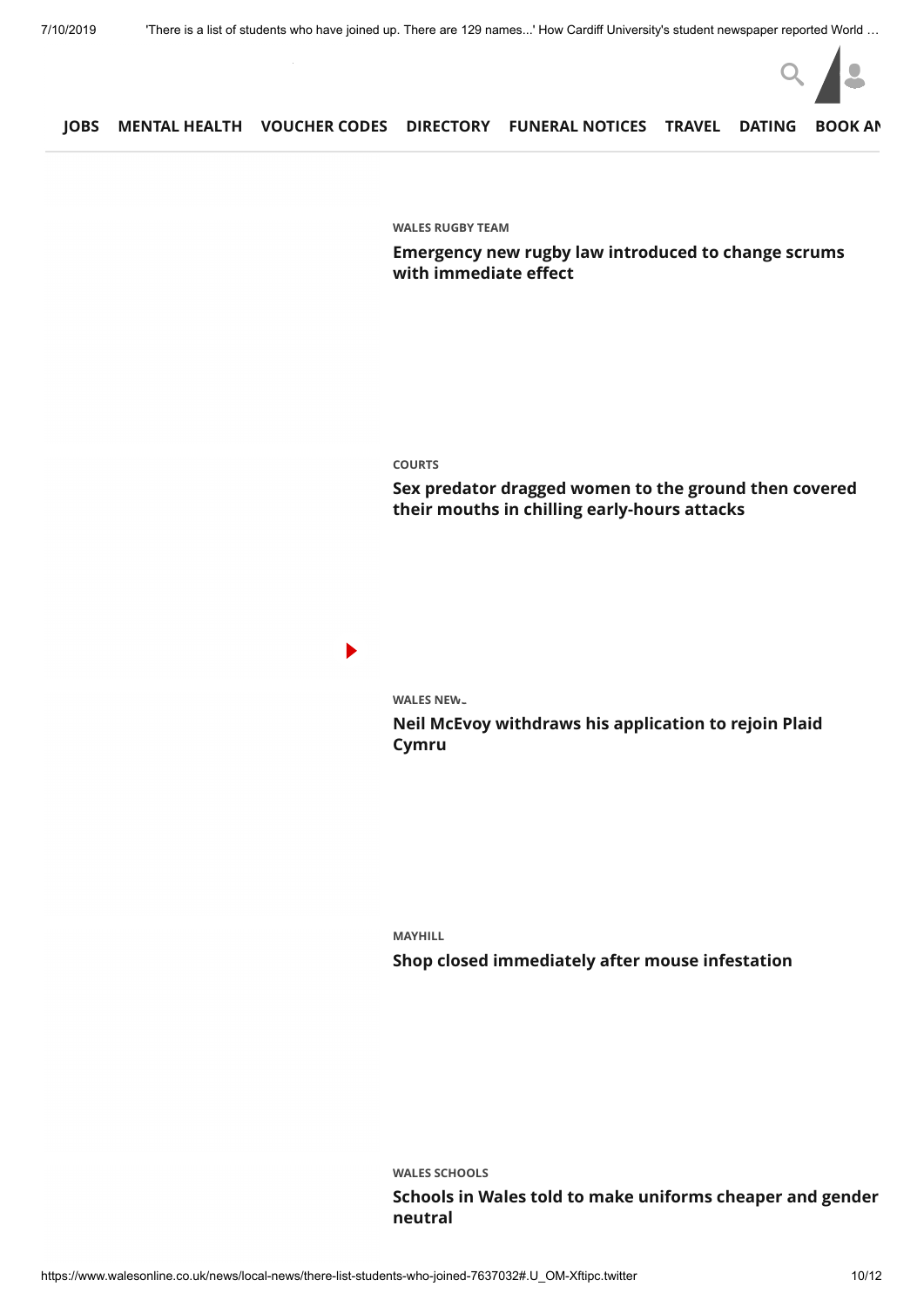

**[CRIME](https://www.walesonline.co.uk/all-about/crime)**

**[Cardiff community in shock after second shooting in six](https://www.walesonline.co.uk/news/wales-news/cardiff-community-shock-after-second-16555419) months**

| ADVERTISEMENT               |                                             |
|-----------------------------|---------------------------------------------|
|                             |                                             |
|                             |                                             |
|                             |                                             |
| <b>NEWS</b><br><b>SPORT</b> | <b>WHAT'S ON</b><br><b>BUSINESS</b>         |
|                             | FOLLOW US                                   |
|                             | $f \rightarrow$<br>$\mathcal{P}$<br>$\odot$ |